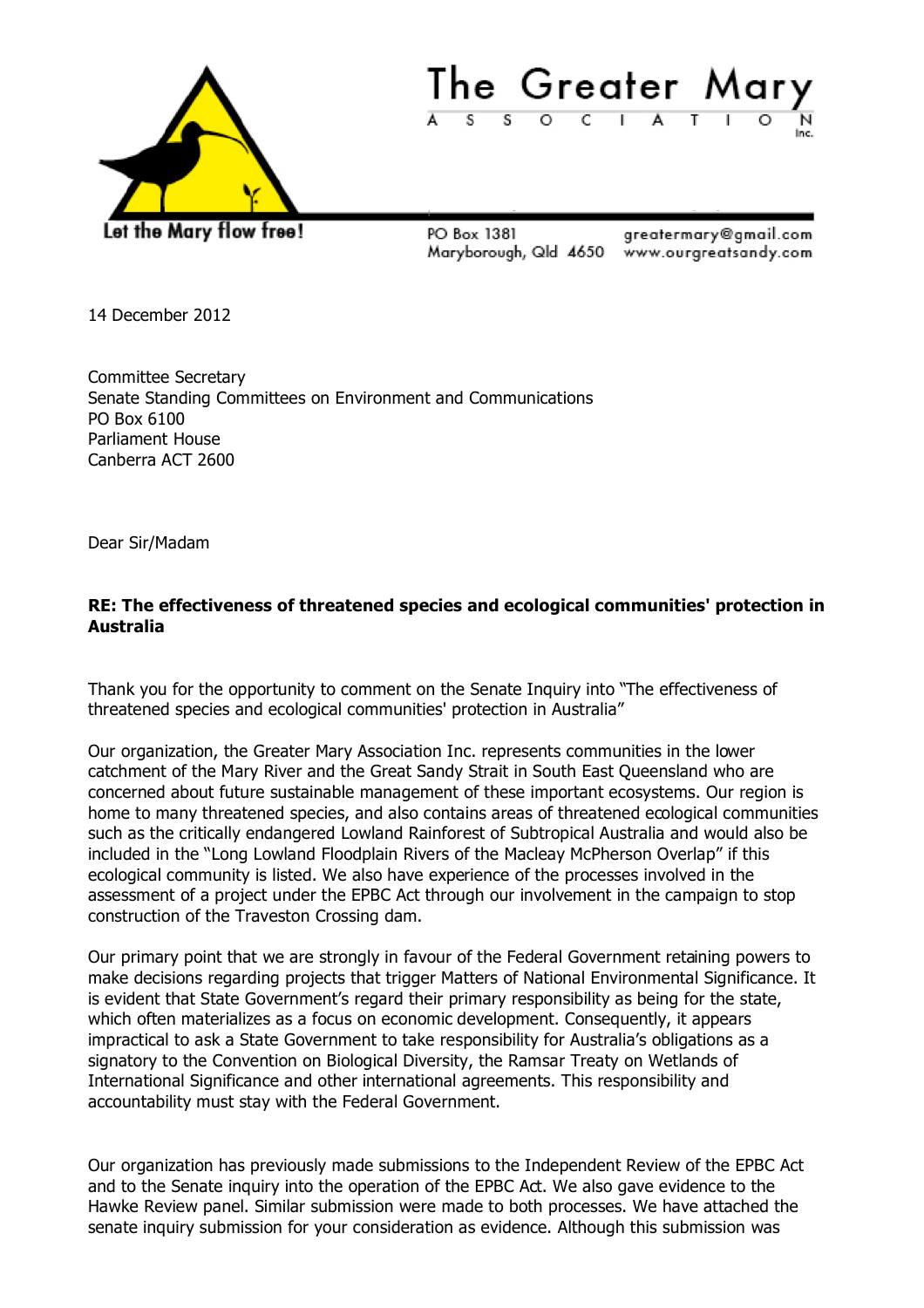written prior to Traveston Crossing dam being rejected, the comments raised remain relevant to future and current proposals under the act and to the operation of the EPBC Act in general. Given that the Act is the primary means that threatened species and ecological communities are protected, we believe it is an appropriate focus of our submission.

Please don't hesitate to contact me if you wish to discuss any of our points in further detail.

Yours sincerely

Dr Tanzi Smith President, The Greater Mary Association Inc.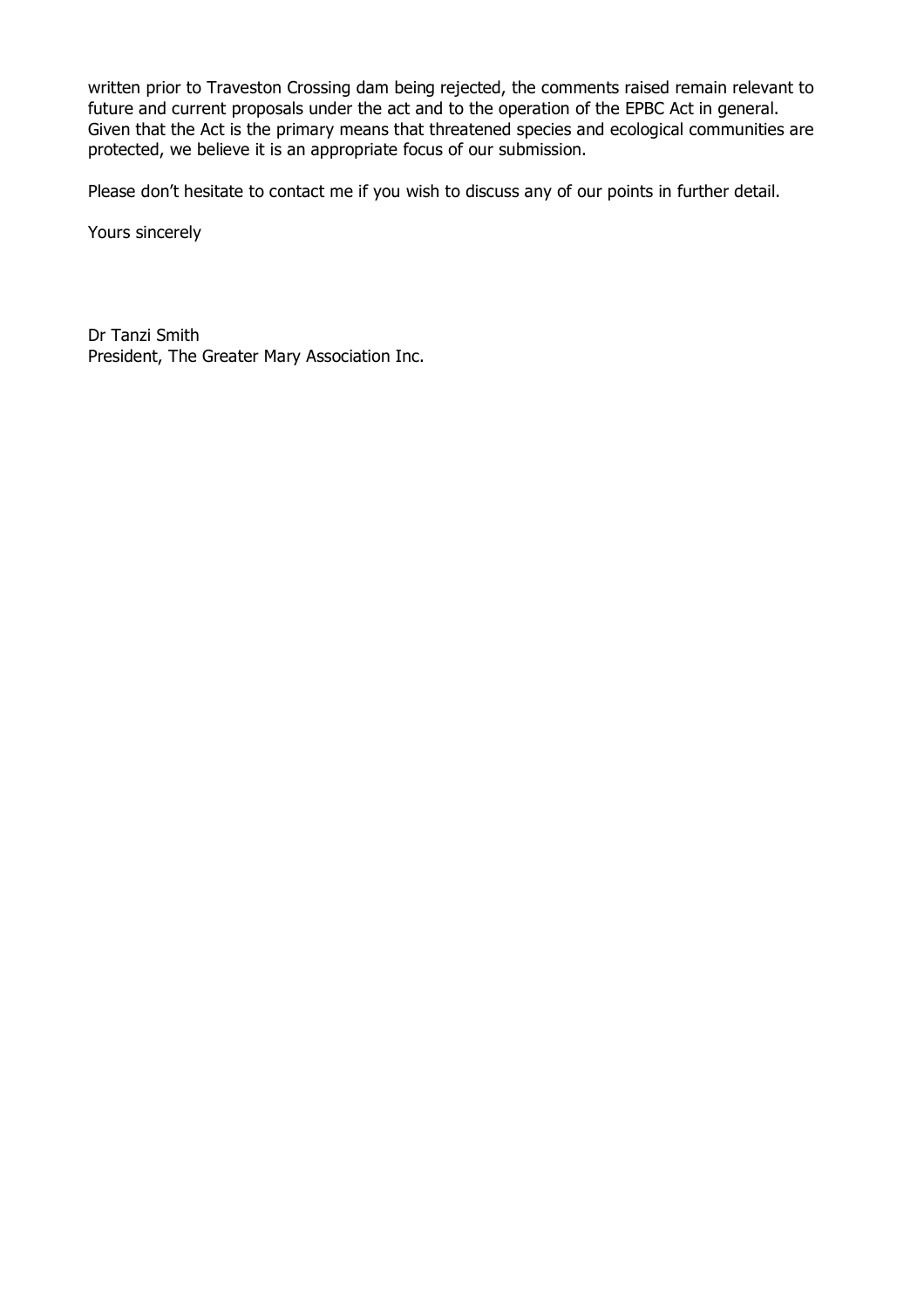



Chair: Darryl Stewart T:(07) 4129 6190 Secretary: Gary Jensen  $T: (04)$ 1763 6159 PO Box 1381 greatermary@gmail.com Maryborough, Qld 4650 www.ourgreatsandy.com

21 September 2008

## **The Secretary**

Senate Standing Committee on Environment, Communications and the Arts PO Box 6100 Parliament House CANBERRA ACT 2600 eca.sen@aph.gov.au

Dear Sir/Madam

## **RE: Submission to the Senate Inquiry into the operation of the Environment Protection and Biodiversity Conservation Act 1999**

Thank you for the opportunity to make submissions to the Senate Inquiry into the operation of the EPBC Act.

Our organization, the Greater Mary Association Inc. represents communities in the downstream section of the Mary River and Great Sandy Strait who are concerned about the impacts of the proposed Traveston Crossing Dam on endangered and vulnerable species, on our local economy and on our people.

Our experience of the operation of the EPBC Act to date has been through our exposure to the processes associated with the assessment of the proposed Traveston Crossing dam, the Northern Pipeline Interconnector Stage 1 and 2 and the compliance audit on the Paradise Dam.

It is our assessment that the EPBC Act has significant scope for improvement in ensuring that it protects Matters of National Environmental Significance and gives due attention to alternatives and social and economic impacts. We offer the comments contained in this submission as a contribution to the process of strengthening the Act so that it may more reliably conserve our biodiversity and protect our environment.

Yours sincerely

Tanzi Smith Greater Mary Association Inc.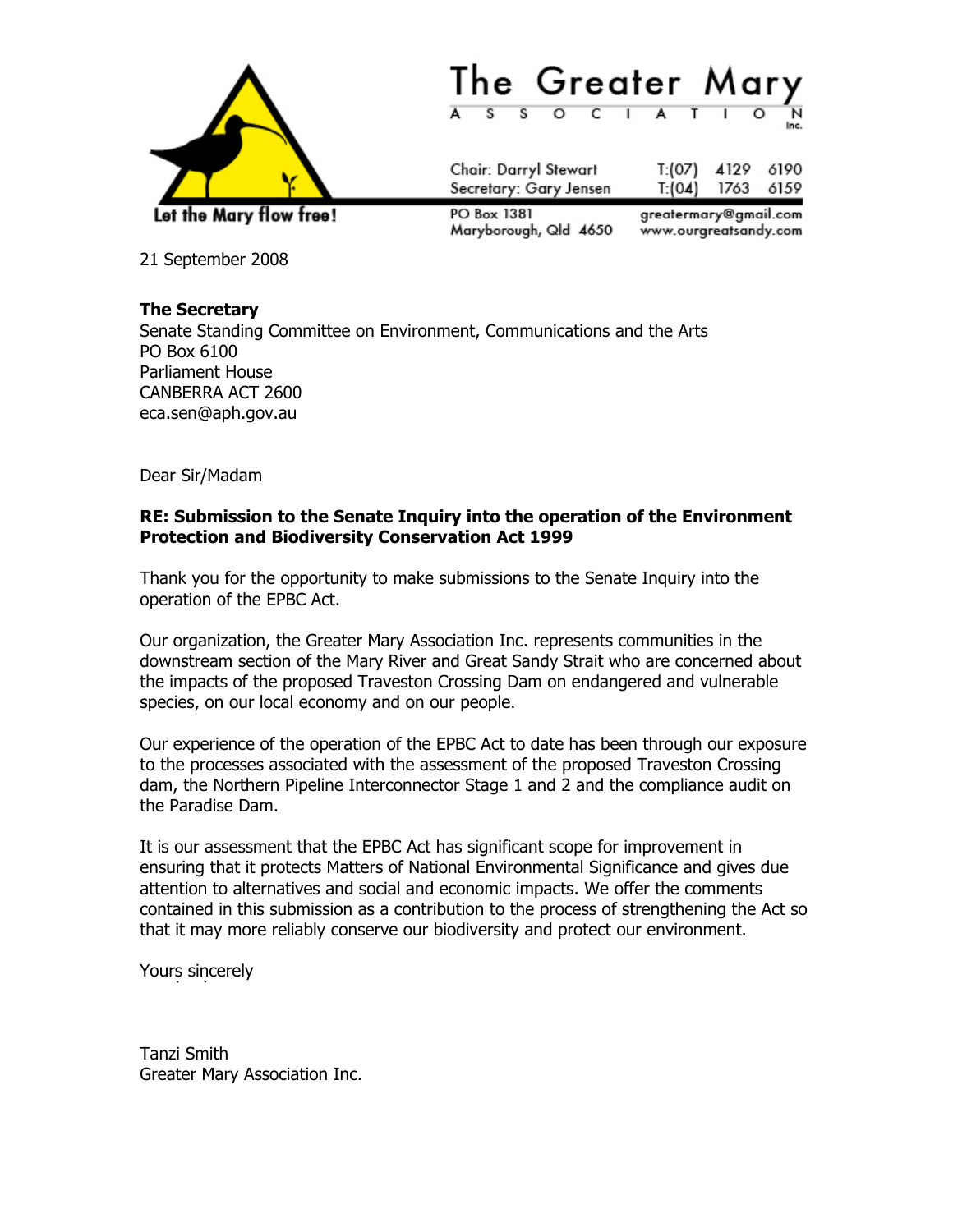# **Comments on the operation of the EPBC Act**

## 1. Weak enforcement of compliance

The Paradise Dam audit has brought to our attention an inadequacy in the way in which non-compliance with the EPBC Act is enforced. In the case of the Paradise Dam the noncompliance related directly to the threat the dam poses to the Queensland lungfish and to the barrier to movement the dam creates for all species of fish and turtles.

The fact that the downstream fishway has never operated represents a tremendous design flaw in the dam. In addition the upstream fishway has not operated reliably and has very questionable efficacy for passage of the lungfish. This is a classic case of a non compliance that can be readily demonstrated. The failure of any prosecution to date to address this non compliance at Paradise Dam severely weakens the capacity for the Act to be used to ensure mitigation measures are both implemented and achieve their desired objectives.

As a community group concerned with protecting the Mary River, you may understand how this destroys our confidence that there would be appropriate enforcement and evaluation of any mitigation measures proposed as part of the Traveston Crossing dam. It also creates a culture in which proponents feel comfortable proposing endless mitigation measures to obtain approval, safe in the knowledge that they will not be held accountable if they fail to implement the measures or if the measures themselves fail. Such a culture diminishes the community's trust in the legislation and the government. It is also inconsistent with the intent if the EPBC Act.

2. Untested mitigation measures increase risk to endangered and vulnerable species In the history of the EPBC Act there are instances of untested mitigation measures being incorporated in projects when the risk of failure of the mitigation measure is very high.

The fish transfer devices at Paradise Dam are examples of such untested mitigation measures. As the non compliance with respect to this aspect of the approval conditions for Paradise Dam shows, this test has failed.

The Species Conservation Centre proposed as a mitigation strategy for the Traveston Crossing Dam is another example of an untested mitigation measure. This proposed centre also has the additional problem of not supporting in situ conservation of species and their ecosystem. It may be that the centre can breed the species, although that is yet to be proven, but surely the EPBC Act is about conserving our biodiversity as a whole, not just maintaining species in artificial zoo like conditions in a visitor centre. This centre will not replace the habitats of endangered and vulnerable species destroyed by the dam nor will it help 15 other endangered and vulnerable species listed in the EIS for the proposed dam. In addition, funding for the centre has only be guaranteed for 10 years, begging the question of what happens after that to the maintenance of the research and breeding programs.

Prior to the approval of projects the mitigation measures need to be proven to be effective. This is consistent with the precautionary principle on which the EPBC Act is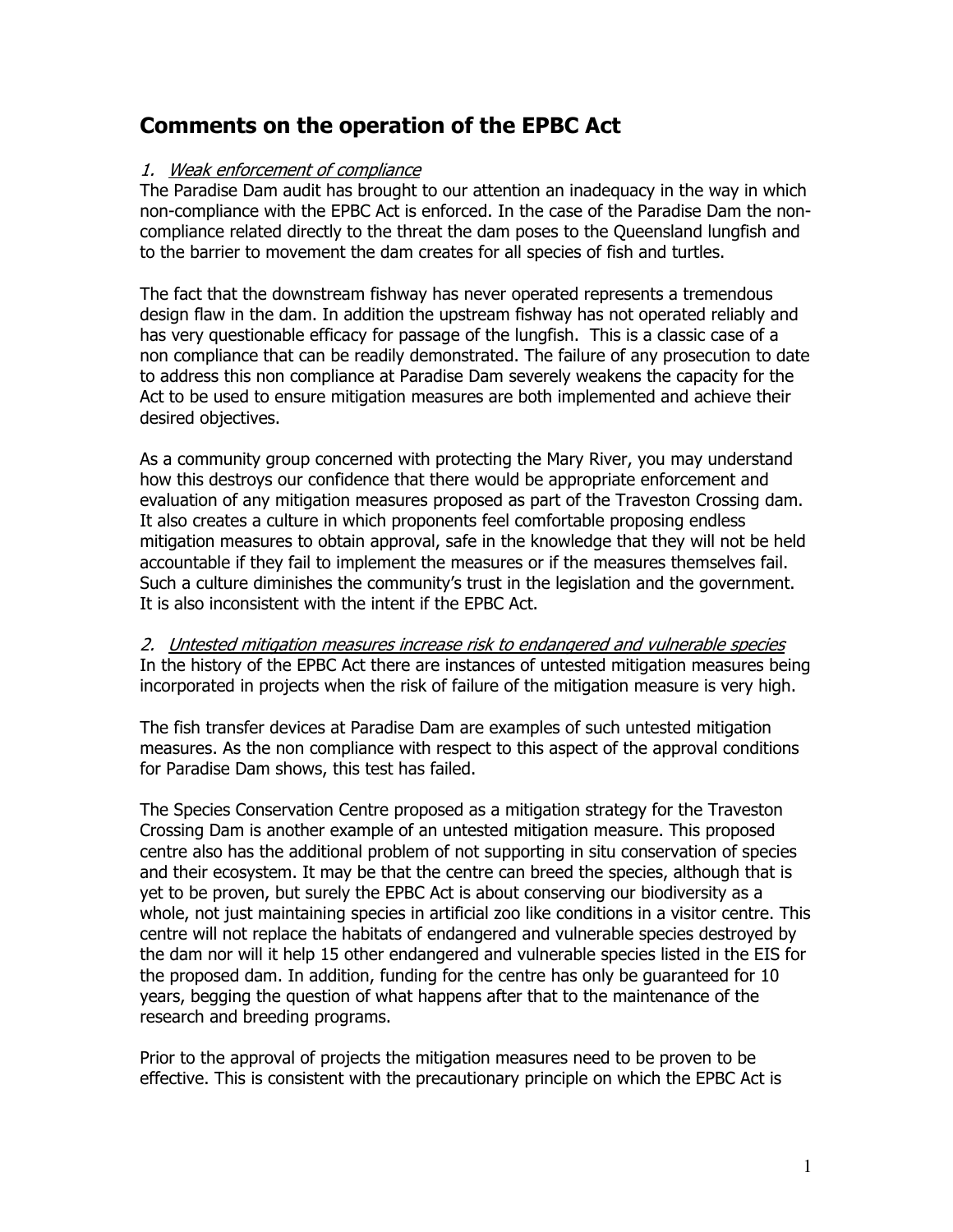based. To do otherwise would be to gamble with the extinction of species, a situation which runs counter to the intent of the EPBC Act.

### 3. Absence of national level assessment process based on vulnerability to climate change and contribution to climate change

Despite the fact that the proposed Traveston Crossing dam is predicted to have more greenhouse gas emissions than any of the readily available alternatives, there is no mechanism for assessing this in an accountable and enforceable way at the federal or state level.

There is also no mechanism for assessing the way in which future decreases in rainfall will exacerbate the impacts of the dam or render it useless for it's intended purpose of a water supply to Brisbane.

This is clearly an instance of our legislation not keeping pace with the attitude of the public on a very important issue and the shifts in thinking about water supply that climate change demands.

We request that the inquiry consider the possibility of the EPBC Act addressing these aspects of a project proposal. This could occur through the Matters of National Environmental Significance or through strengthening the obligation on the Minister to give detailed consideration of alternatives.

## 4. Process for the consideration of alternatives and economic and social impact must be more clearly defined and strengthened.

In it's purest form an EIS aims to compare the do nothing scenario with a range of alternatives and present a convincing case as to why one alternative is better than another. The way in which the EPBC Act is currently applied does not emphasise the comparison of alternatives adequately.

Our view is based on the our knowledge that in making a decision about the proposed Traveston Crossing dam, Minister Garrett will not have clear cut guidelines relating to consideration of alternatives, nor would he be required to justify his support for the proposed dam over many viable alternatives if he were to approve it. In the assessment process to date, there has been no onus on the proponent to give a comprehensive analysis of alternatives and the relative social, economic and environmental impacts. Given that in the case of the proposed Traveston Crossing dam the proponent, Queensland Water Infrastructure, has been formed for the sole purpose of building the dam it is unrealistic to expect they would present an analysis of alternatives that showed that the proposed dam is not the best option. There is also no clear onus on the Queensland Co-ordinator General to give detailed consideration of alternatives. That is the reason why it is so important that the EPBC Act require the Minister to complete such an analysis in a consistent and transparent way.

The absence of detailed analysis of alternatives to the proposed Traveston Crossing dam is very frustrating for groups wanting to prevent the damming of the Mary River as there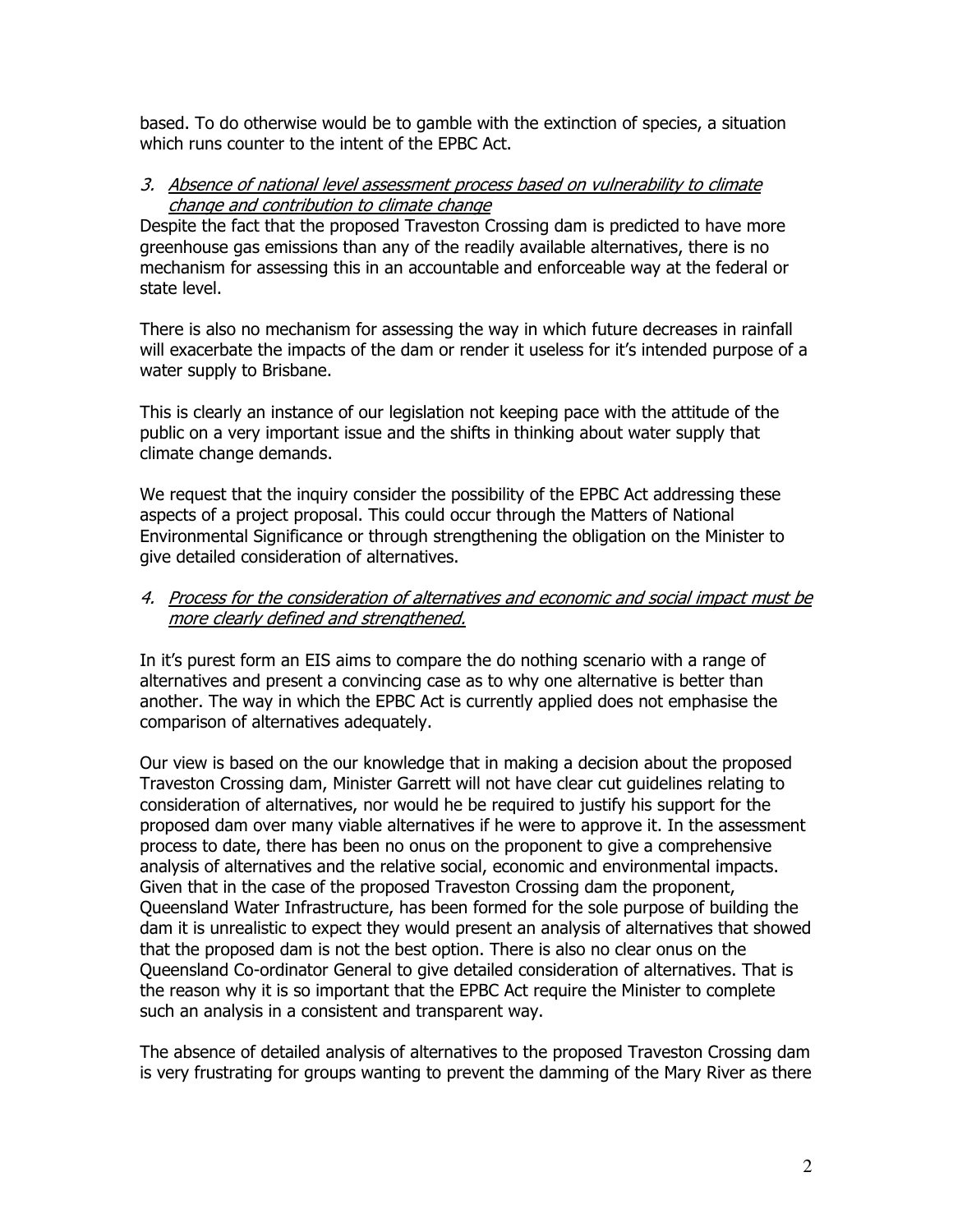is a significant body of work by leading water experts which shows that there are may options which are more cost effective and less socially and environmentally destructive. For the EPBC Act to protect matters of national environmental significance in a way that supports positive social and economic outcomes a consideration of alternatives is essential.

### 5. Lack of a systemic approach to consideration of impacts

Several of our concerns about the EPBC Act have been incorporated under this heading. They all relate to considering the potential impacts, mitigations measures and alternatives to a proposal in a systemic way. A systemic approach would mean that the interconnections between the environment, society and the economy are integrated into the assessment process and that the consequences of a project are considered in a broader sense. The points we make in this regard are as follows:

#### Cumulative impacts given cursory consideration

Although there is some attention paid to cumulative impacts of a development in the EPBC Act, our experience with the proposed Traveston Crossing dam is that these impacts are considered in a cursory way only. For instance, the cumulative impact of the damming of the Burnett river (Paradise Dam) followed by the damming of the Mary River on the Queensland Lungfish population has been given scant consideration. This is despite the fact that, according to Professor Jean Joss, the cumulative impact of these two developments would be the destruction of 80% of the natural breeding habitat of the species.

Boundaries drawn around proposals ignore significant consequences of projects In our experience with the proposed Traveston Crossing dam, selective drawing of boundaries around projects, or in other words the narrow scope of projects, has resulted in significant consequences being ignored. The first case of this in relation to the proposed Traveston Crossing dam was the separation of the construction of the pipe to pump the water to Brisbane from the construction of the dam. As a result of this separation, the pumping costs and environmental, social and economic impacts of the pipeline are not considered together with the impacts associated with the dam. The Northern Interconnector Pipeline Stage 1 and 2 and the Northern Regional Pipeline projects constitute the pipeline to Brisbane – three separate projects which are all needed in order for the proposed dam to be able to supply water to Brisbane. Despite this, their assessment has not considered the impact of the extraction of the water that the pipe is built to carry. Similarly, the assessment of the dam has not considered the additional impacts associated with the construction and operation of these pipelines. In our view the pipeline projects should be considered together with the dam project. This is because this dam is being built to transfer water from one catchment to another and cannot serve it's intended purpose without a pipeline.

Another example of the way a narrow scope is used to reduce assessment demands is the separation of the Traveston Crossing Dam project into two stages which represent different water levels and associated flooding extents. This was agreed to by the former Environment Minister Malcolm Turnball under the EPBC Act despite the fact that the dam wall will be built to the height required for stage 2 and that the proponent is seeking to acquire properties with the stage 2 inundation area whilst only Stage 1 is being